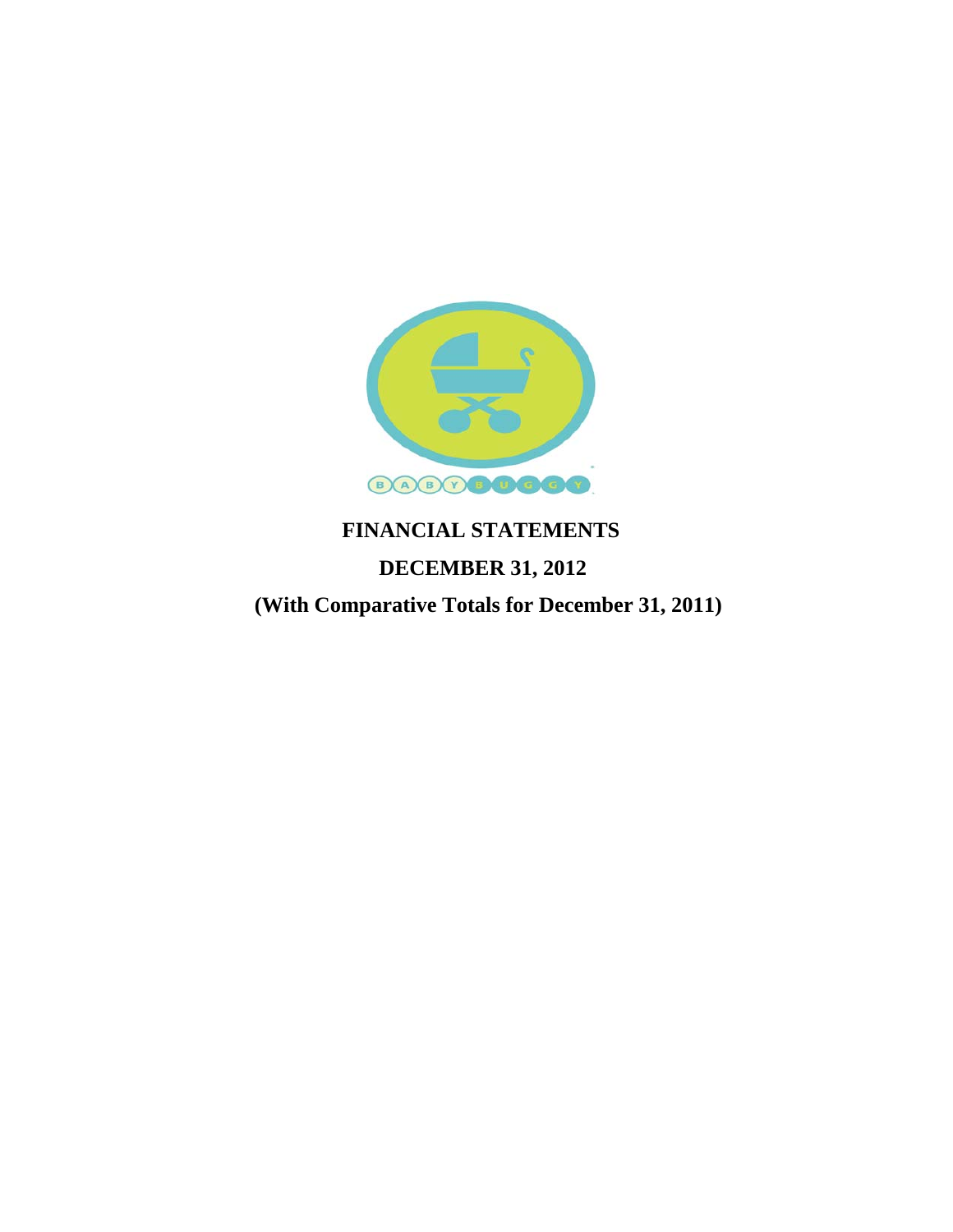#### **TABLE OF CONTENTS DECEMBER 31, 2012**

|                                         | Page           |
|-----------------------------------------|----------------|
| <b>Independent Auditor's Report</b>     | $1 - 2$        |
| <b>Financial Statements:</b>            |                |
| <b>Statement of Financial Position</b>  | 3              |
| <b>Statement of Activities</b>          | $\overline{4}$ |
| <b>Statement of Functional Expenses</b> | 5              |
| <b>Statement of Cash Flows</b>          | 6              |
| <b>Notes to Financial Statements</b>    | $7-16$         |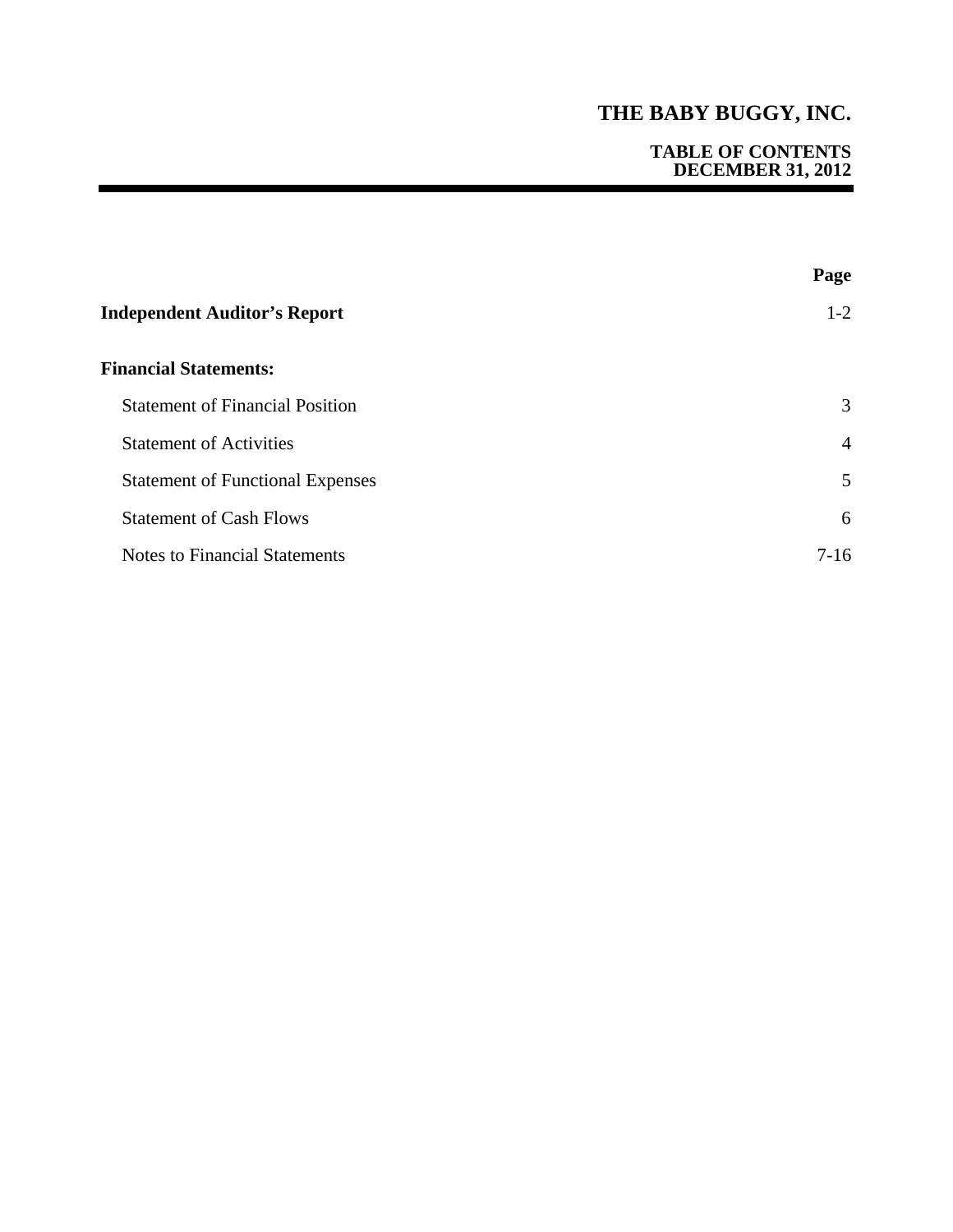

#### **INDEPENDENT AUDITOR'S REPORT**

To the Board of Directors The Baby Buggy, Inc.

We have audited the accompanying financial statements of The Baby Buggy Inc. (the "Organization"), which comprise the statement of financial position as of December 31, 2012, and the related statements of activities, functional expenses, and cash flows for the year then ended, and the related notes to the financial statements. The prior year summarized comparative information has been derived from The Baby Buggy, Inc.'s 2011 financial statements and, in our report dated June 21, 2012, we expressed an unqualified opinion on those financial statements.

#### *Management's Responsibility for the Financial Statements*

Management is responsible for the preparation and fair presentation of these financial statements in accordance with accounting principles generally accepted in the United States of America; this includes the design, implementation, and maintenance of internal control relevant to the preparation and fair presentation of financial statements that are free from material misstatement, whether due to fraud or error.

#### *Auditor's Responsibility*

Our responsibility is to express an opinion on these financial statements based on our audit. We conducted our audit in accordance with auditing standards generally accepted in the United States of America. Those standards require that we plan and perform the audit to obtain reasonable assurance about whether the financial statements are free of material misstatement.

An audit involves performing procedures to obtain audit evidence about the amounts and disclosures in the financial statements. The procedures selected depend on the auditor's judgment, including the assessment of the risks of material misstatement of the financial statements, whether due to fraud or error. In making those risk assessments, the auditor considers internal control relevant to the entity's preparation and fair presentation of the financial statements in order to design audit procedures that are appropriate in the circumstances, but not for the purpose of expressing an opinion on the effectiveness of the entity's internal control. Accordingly, we express no such opinion. An audit also includes evaluating the appropriateness of accounting policies used and the reasonableness of significant accounting estimates made by management, as well as evaluating the overall presentation of the financial statements.

We believe that the audit evidence we have obtained is sufficient and appropriate to provide a basis for our audit opinion.

An Independent Member of Baker Tilly International

MBAF CPAs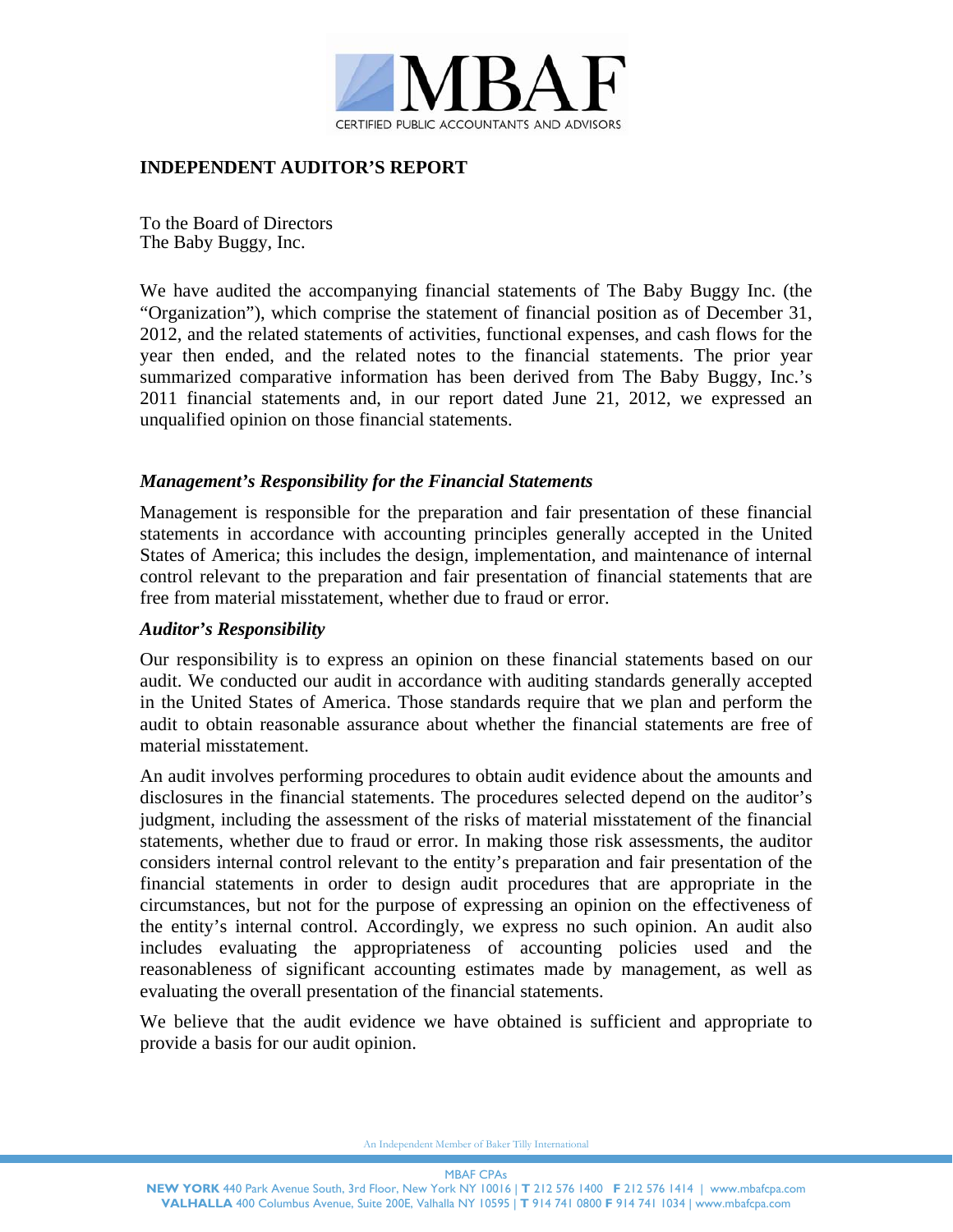### *Opinion*

In our opinion, the financial statements referred to above present fairly, in all material respects, the financial position of The Baby Buggy Inc. as of December 31, 2012, and the changes in its net assets and its cash flows for the year then ended in accordance with accounting principles generally accepted in the United States of America.

MBAF CPAS, LLC

New York, NY April 23, 2013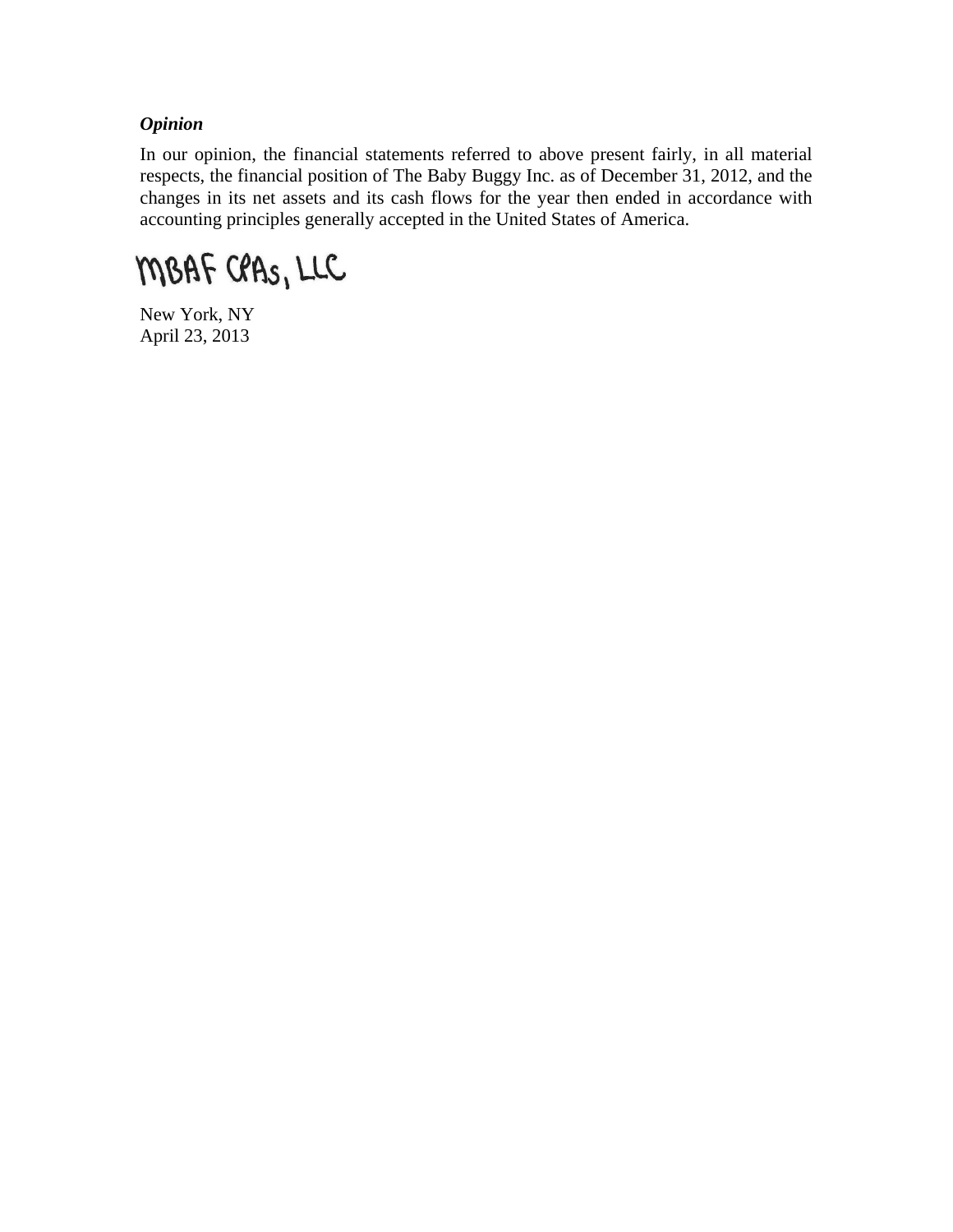### **STATEMENT OF FINANCIAL POSITION**

| <b>December 31, 2012</b>                        |    |           |     |           |
|-------------------------------------------------|----|-----------|-----|-----------|
| (with comparative totals for December 31, 2011) |    | 2012      |     | 2011      |
|                                                 |    |           |     |           |
| Assets:                                         |    |           |     |           |
| Cash and cash equivalents                       | \$ | 763,310   | \$. | 1,298,754 |
| Investments                                     |    | 1,869,292 |     | 1,163,242 |
| Investments - other                             |    |           |     | 482,227   |
| Contributions receivable                        |    | 124,510   |     | 360,741   |
| Inventory                                       |    | 491,887   |     | 638,785   |
| Prepaid expenses and other assets               |    | 33,572    |     | 19,441    |
| Property and equipment, net                     |    | 2,130     |     | 1,860     |
| <b>Total Assets</b>                             | S  | 3,284,701 | \$  | 3,965,050 |
| Liabilities and Net Assets:                     |    |           |     |           |
| Liabilities:                                    |    |           |     |           |
| Accounts payable and accrued expenses           | \$ | 38,964 \$ |     | 53,718    |
| Net Assets:                                     |    |           |     |           |
| Unrestricted - operating                        |    | 2,696,778 |     | 3,404,037 |
| Unrestricted - board designated                 |    | 65,345    |     | 65,345    |
| <b>Total unrestricted</b>                       |    | 2,762,123 |     | 3,469,382 |
| Temporarily restricted                          |    | 483,614   |     | 441,950   |
| Total net assets                                |    | 3,245,737 |     | 3,911,332 |
| <b>Total Liabilities and Net Assets</b>         | \$ | 3,284,701 | S   | 3,965,050 |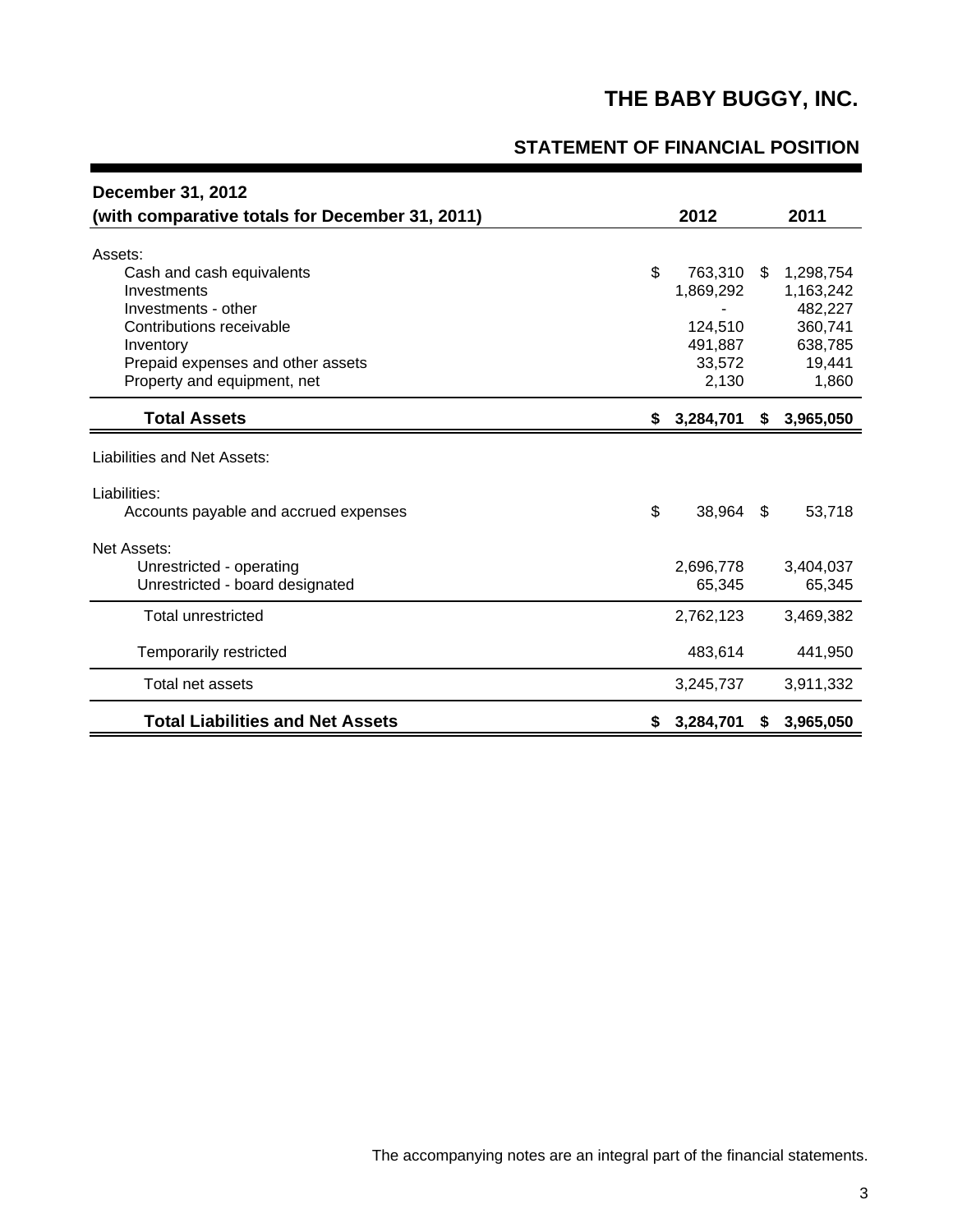#### **STATEMENT OF ACTIVITIES**

|                                                          |                     |     | <b>Temporarily</b> |     | 2012         |   | 2011         |
|----------------------------------------------------------|---------------------|-----|--------------------|-----|--------------|---|--------------|
|                                                          | <b>Unrestricted</b> |     | <b>Restricted</b>  |     | <b>Total</b> |   | <b>Total</b> |
| Support and revenues:                                    |                     |     |                    |     |              |   |              |
| Contributions                                            | \$<br>377,235       | -\$ | 331,307            | -\$ | 708,542 \$   |   | 647,264      |
| Contributions in-kind                                    | 3,263,937           |     |                    |     | 3,263,937    |   | 2,567,689    |
| Special events income, net of expenses                   |                     |     |                    |     |              |   |              |
| of \$84,576 and \$404,956 in 2012 and 2011, respectively | 314,560             |     |                    |     | 314,560      |   | 1,337,587    |
| Investment income                                        | 48.032              |     |                    |     | 48,032       |   | 75,786       |
| Net assets released from restrictions                    | 289,643             |     | (289, 643)         |     |              |   |              |
| Total support and revenues                               | 4,293,407           |     | 41,664             |     | 4,335,071    |   | 4,628,326    |
| Expenses:                                                |                     |     |                    |     |              |   |              |
| Program                                                  | 4,367,356           |     |                    |     | 4,367,356    |   | 3,137,346    |
| General and administrative                               | 429,044             |     |                    |     | 429,044      |   | 446,300      |
| Fundraising                                              | 204,266             |     |                    |     | 204,266      |   | 218,433      |
| Total expenses                                           | 5,000,666           |     |                    |     | 5,000,666    |   | 3,802,079    |
| Change in net assets                                     | (707, 259)          |     | 41,664             |     | (665, 595)   |   | 826,247      |
| Net assets, beginning of year                            | 3,469,382           |     | 441,950            |     | 3,911,332    |   | 3,085,085    |
| Net assets, end of year                                  | \$<br>2,762,123     | S   | 483,614            | S   | 3,245,737    | S | 3,911,332    |

#### The accompanying notes are an integral part of the financial statements.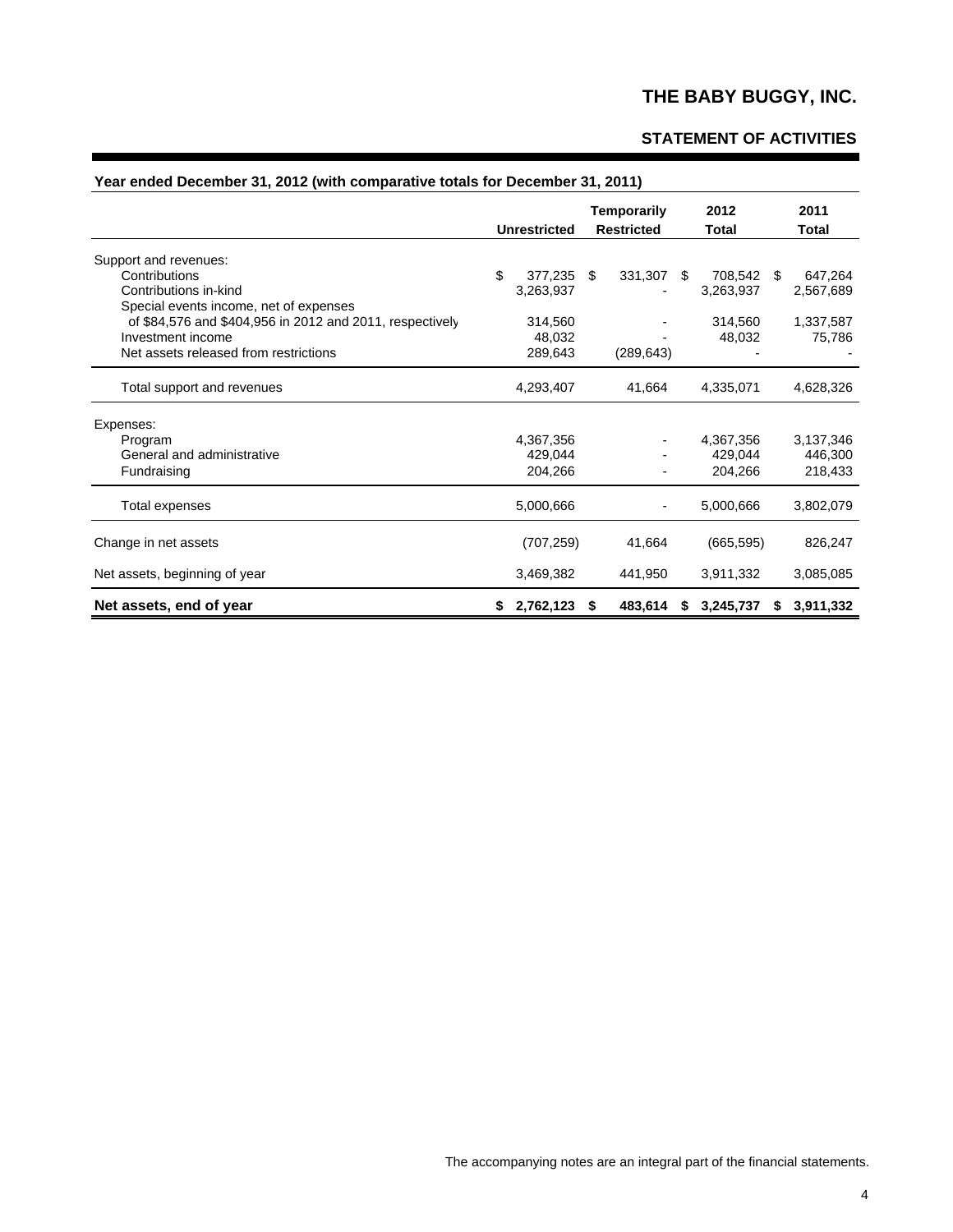#### **STATEMENT OF FUNCTIONAL EXPENSES**

#### **Year ended December 31, 2012 (with comparative totals for December 31, 2011)**

|                                   | <b>Supporting Services</b> |           |    |                |     |                    |    |           |    |           |
|-----------------------------------|----------------------------|-----------|----|----------------|-----|--------------------|----|-----------|----|-----------|
|                                   |                            | Total     |    | General and    |     |                    |    | 2012      |    | 2011      |
|                                   |                            | Program   |    | Administrative |     | <b>Fundraising</b> |    | Total     |    | Total     |
| <b>Salaries</b>                   | \$                         | 509,074   | \$ | 103,296        | \$. | 146,875            | \$ | 759,245   | \$ | 713,849   |
| Payroll taxes and fringe benefits |                            | 90,962    |    | 18,391         |     | 25,916             |    | 135,269   |    | 151,891   |
| Program supplies-in-kind          |                            | 3,298,925 |    |                |     |                    |    | 3,298,925 |    | 2,138,320 |
| Program supplies                  |                            | 178,668   |    |                |     |                    |    | 178,668   |    | 197,207   |
| Depreciation                      |                            |           |    | 1,300          |     |                    |    | 1,300     |    | 1,201     |
| Repairs and maintenance           |                            | 11,936    |    | 2,413          |     | 3,401              |    | 17,750    |    | 12,453    |
| Occupancy                         |                            | 131,239   |    | 3,248          |     | 4,638              |    | 139,125   |    | 138,428   |
| Occupancy in-kind                 |                            | 41,237    |    | 3,243          |     | 1,853              |    | 46,333    |    | 57,176    |
| Telephone                         |                            | 9,005     |    | 1,821          |     | 2,566              |    | 13,392    |    | 13,439    |
| Insurance                         |                            | 6,040     |    | 1,244          |     | 1,599              |    | 8,883     |    | 8,674     |
| Office expense                    |                            | 10,280    |    | 2,078          |     | 2,930              |    | 15,288    |    | 47,186    |
| Postage and delivery              |                            | 21,589    |    | 4,365          |     | 6,151              |    | 32,105    |    | 24,469    |
| Professional fees                 |                            | 18,922    |    | 160,138        |     |                    |    | 179,060   |    | 158,489   |
| Professional fees-in-kind         |                            | 4,513     |    | 106,244        |     | 1,286              |    | 112,043   |    | 100,416   |
| Printing                          |                            | 22,266    |    | 4,502          |     | 6,344              |    | 33,112    |    | 11,804    |
| Bank fees and related charges     |                            | 12,700    |    | 16,761         |     | 707                |    | 30,168    |    | 27,077    |
| <b>Total Expenses 2012</b>        |                            | 4,367,356 |    | 429,044        |     | 204,266            | 55 | 5,000,666 |    |           |
| <b>Total Expenses 2011</b>        |                            | 3,137,346 |    | 446,300        |     | 218,433            |    |           | S  | 3,802,079 |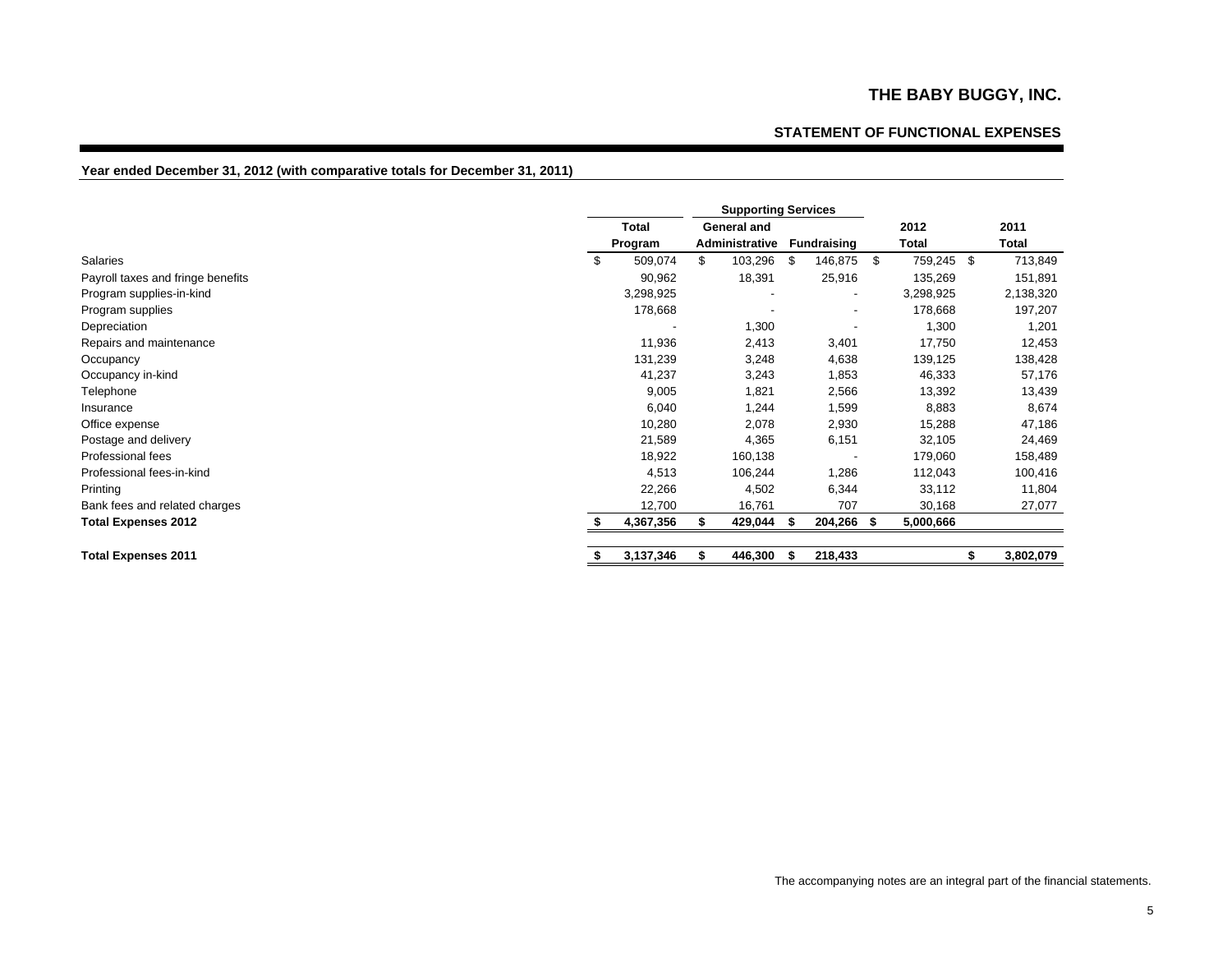### **STATEMENT OF CASH FLOWS**

| Year ended December 31, 2012                               |                       |                 |
|------------------------------------------------------------|-----------------------|-----------------|
| (with comparative totals for December 31, 2011)            | 2012                  | 2011            |
|                                                            |                       |                 |
| Cash flows from operating activities:                      |                       |                 |
| Change in net assets                                       | \$<br>$(665, 595)$ \$ | 826,247         |
| Adjustments to reconcile change in net assets to net cash  |                       |                 |
| (used in) provided by operating activities:                |                       |                 |
| Depreciation and amortization                              | 1,300                 | 1,201           |
| Unrealized loss (gain) on investment                       | 12,093                | (17, 772)       |
| Change in cumulative unrealized gain on investment - other |                       | 22,380          |
| Realized gain on investment                                | (7, 122)              |                 |
| Donated rent expensed                                      | 46,333                | 57,176          |
| Donated goods - contributions                              | (3, 152, 027)         | (2,467,274)     |
| Goods utilized in program expenses                         | 3,298,925             | 2,138,320       |
| Changes in operating assets and liabilities:               |                       |                 |
| Contributions receivable                                   | 189,897               | (305, 632)      |
| Prepaid expenses and other assets                          | (14, 130)             | 22,045          |
| Accounts payable and accrued expenses                      | (14, 754)             | 27,403          |
| Net cash (used in) provided by operating activities        | (305,080)             | 304,094         |
|                                                            |                       |                 |
| Cash flows from investing activities:                      |                       |                 |
| Purchases of property and equipment                        | (1,570)               | (2,081)         |
| Proceeds from sale of investments                          | 206,448               |                 |
| Proceeds from maturity of investments - other              | 482,227               | 647,953         |
| Purchases of investments                                   | (917, 469)            | (545, 011)      |
| Net cash (used in) provided by investing activities        | (230, 364)            | 100,861         |
| Net (decrease) increase in cash and cash equivalents       | (535, 444)            | 404,955         |
| Cash and cash equivalents, beginning of year               | 1,298,754             | 893,799         |
| Cash and cash equivalents, end of year                     | \$<br>763,310         | \$<br>1,298,754 |
|                                                            |                       |                 |
| <b>Supplemental Disclosures of Cash Flow Information:</b>  |                       |                 |
| Cash paid during the year for:                             |                       |                 |
| Interest                                                   | \$                    | \$              |
| Income taxes                                               | \$                    | \$              |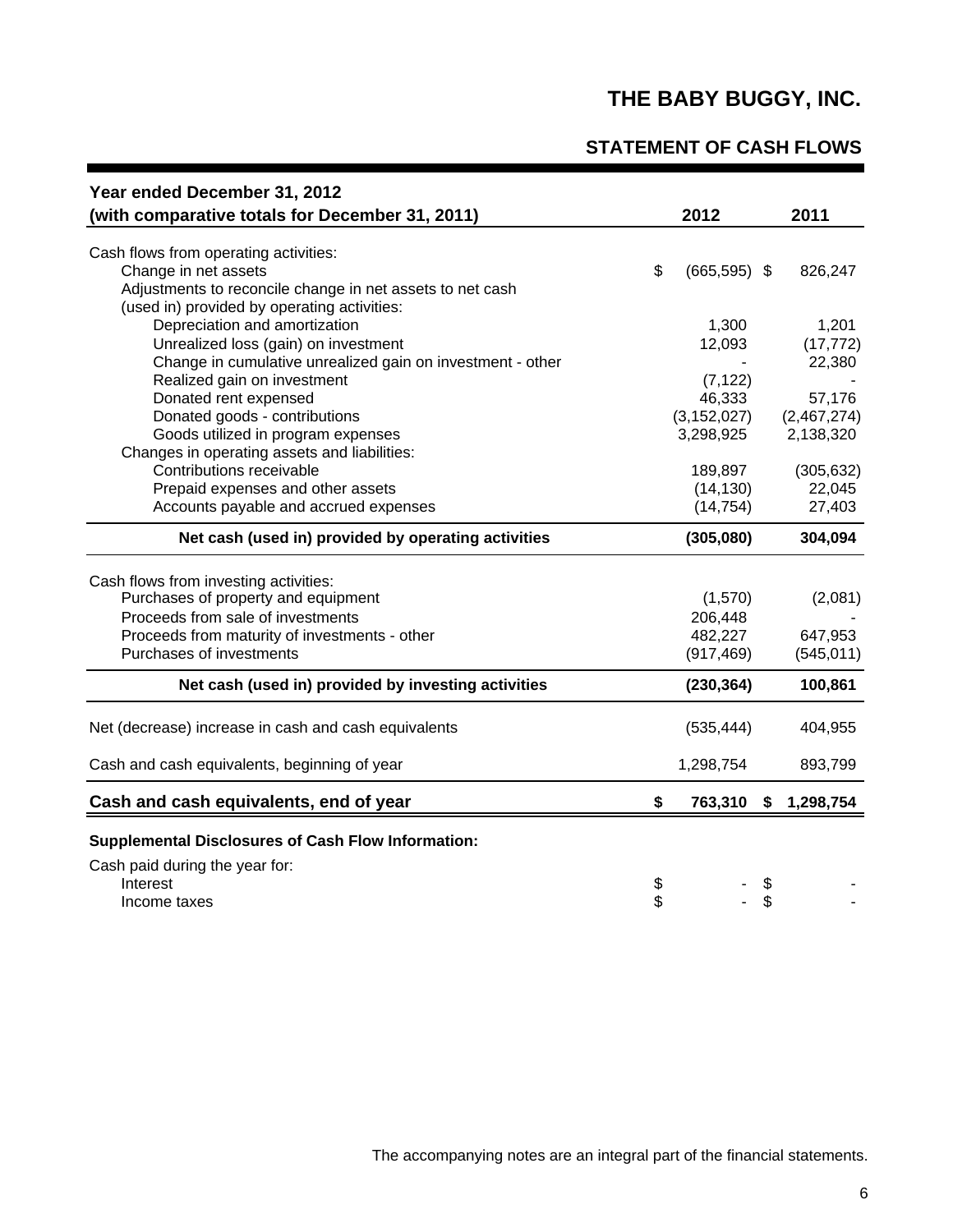## **DECEMBER 31, 2012**

**1. NATURE OF ORGANIZATION:**  The Baby Buggy, Inc. (the "Organization") was incorporated February 26, 2001 to help provide essential clothing, products and gear for infants and young children in need. The Baby Buggy, Inc. is an exempt organization for federal income tax purposes under Section  $501(c)(3)$  of the Internal Revenue Code and under the corresponding provisions of the New York State tax laws. The Organization has been classified to be a publicly supported organization and not a private foundation under Section 509(a) and is qualified for deductible contributions as provided in Section  $170(b)(1)(A)(ii)$ . The Organization's primary source of income is contributions.

The Organization focuses on the following major segments:

**Health** – Programs offered in affiliation with the maternal health, NICU and labor/delivery departments in hospitals. In addition, Baby Buggy makes donations through Nurse-Family Partnership ("NFP") programs in New York City, Jersey City, Los Angeles, Dallas and Houston. NFP pairs poor first-time moms with a visiting nurse from the 20th week of pregnancy until her child's second birthday. Demonstrated impacts include better maternal health, lower rates of child abuse and childhood accidents, longer intervals between birth and better maternal employment and graduation rates.

**Crisis Intervention** – Organizations that provide services for at-risk children and families who are living in poverty and faced with challenging circumstances. These programs offer case management, counseling, advocacy, and parenting workshops, as well as crisis intervention when necessary.

**Fatherhood -** Program that provides clothing, gear and products for children of lowincome, non-custodial fathers enrolled in fathering initiatives at agencies in New York City and Los Angeles. These programs help fathers feel empowered to embrace fatherhood and the responsibilities that accompany it and to provide poor dads the tools they need to keep their children safe and healthy. The Organization also offers financial education workshops and benefits screening to help improve the family's overall and financial well-being.

**Domestic Violence** – Organizations that offer women dealing with domestic violence with shelter, support, crisis intervention, case management, and counseling, as well as life skills, parenting and job readiness workshops.

**Education** – Educational programs like Early Head Start and Head Start that offer free, high-quality education for young children, as well as a range of health and family support services for their parents.

#### **2. SIGNIFICANT ACCOUNTING POLICIES:**  Financial Statement Presentation The Organization's financial statements have been prepared on the accrual basis of accounting in accordance with accounting principles generally accepted in the United States of America ("U.S. GAAP").

The classification of the Organization's net assets and its support, revenues, and expenses is based on the existence or absence of donor-imposed restrictions. It requires that the amounts for each of the three classes of net assets – permanently restricted, temporarily restricted, and unrestricted – be displayed in a statement of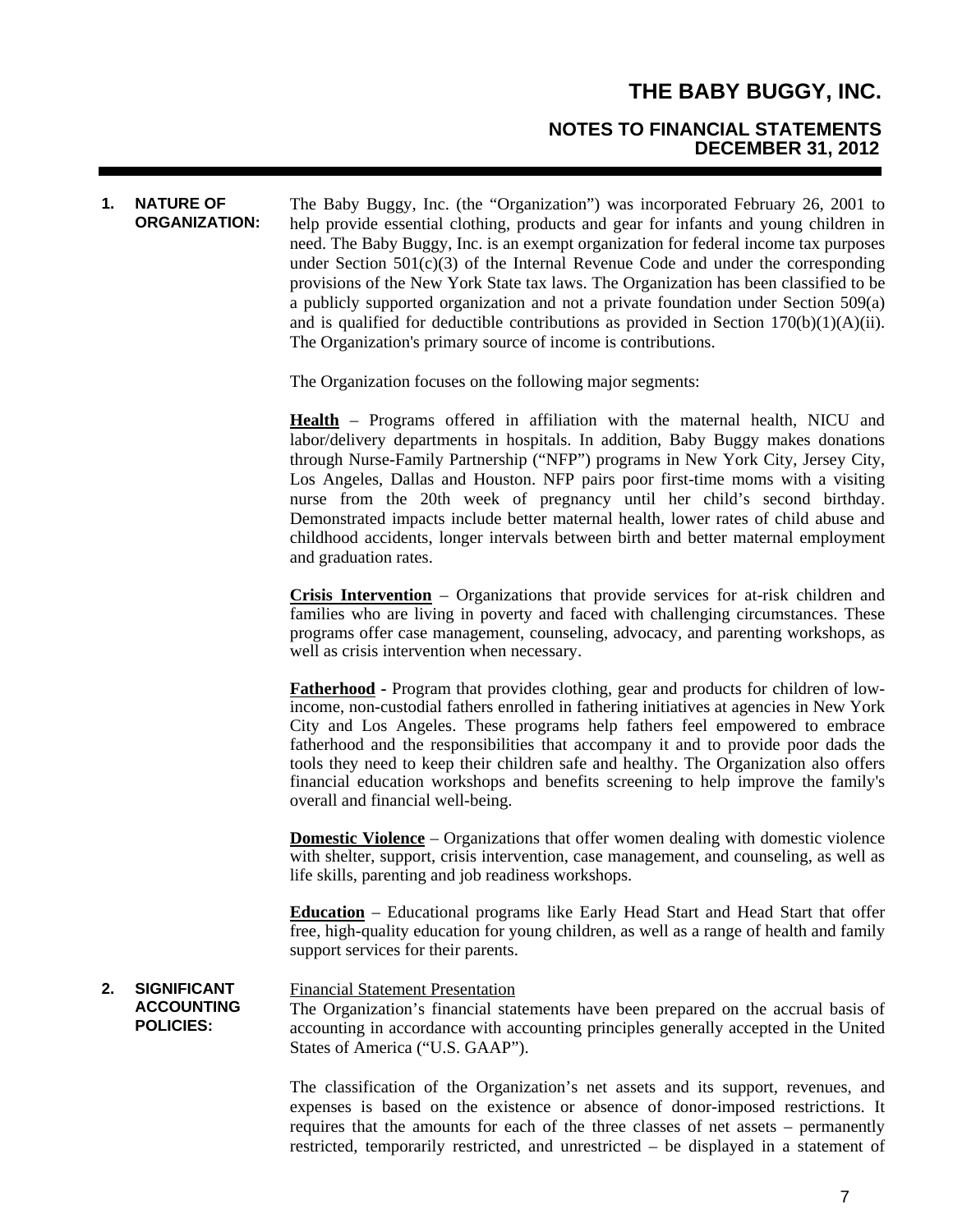## **DECEMBER 31, 2012**

financial position and that the amounts of change in each of those classes of net assets be displayed in a statement of activities.

These three classes are defined as follows:

Permanently Restricted – Net assets resulting from contributions and other inflows of assets whose use by the Organization is limited by donor-imposed stipulations that neither expire by passage of time nor can be fulfilled or otherwise removed by actions of the Organization.

Temporarily Restricted – Net assets resulting from contributions and other inflows of assets whose use by the organization is limited by donor-imposed stipulations that either expire by passage of time or can be fulfilled and removed by actions of the organization pursuant to those stipulations. When such stipulations end or are fulfilled, such temporarily restricted net assets are reclassified to unrestricted net assets and reported in the statement of activities and changes in net assets.

Unrestricted – The part of net assets that is neither permanently nor temporarily restricted by donor-imposed stipulations.

#### Investments

Investments are recorded at fair value based upon quoted market prices. The related dividend and interest income is recorded as unrestricted income in the statement of activities. Subsequent revaluation of investments is in accordance with fair value standards.

#### Cash and Cash Equivalents

The Organization considers all highly liquid instruments purchased with a maturity of three months or less to be cash equivalents.

#### Contributions Receivable

Contributions receivable represent unconditional promises to give by donors. For the years ended December 31, 2012 and 2011, the Organization had contributions receivable of \$124,510 and \$360,741, respectively. The Organization considers all gifts of long-lived assets to be temporarily restricted. The Organization uses the allowance method to determine uncollectible contributions receivable. Such allowance is based on management's assessments of the creditworthiness of its donors, the aged basis of its receivables, as well as current economic conditions and historical information. The Organization has determined that no allowance for uncollectible contributions receivable is necessary as of December 31, 2012. Unless material, the Organization does not discount long term receivables.

#### Inventory

Inventory consists of both the undistributed portion of donated goods recorded at the value placed by the donors on the date of donation and the purchase price of goods acquired by the Organization. Inventory is stated at the lower of cost or market, with cost being determined by the first-in, first-out method.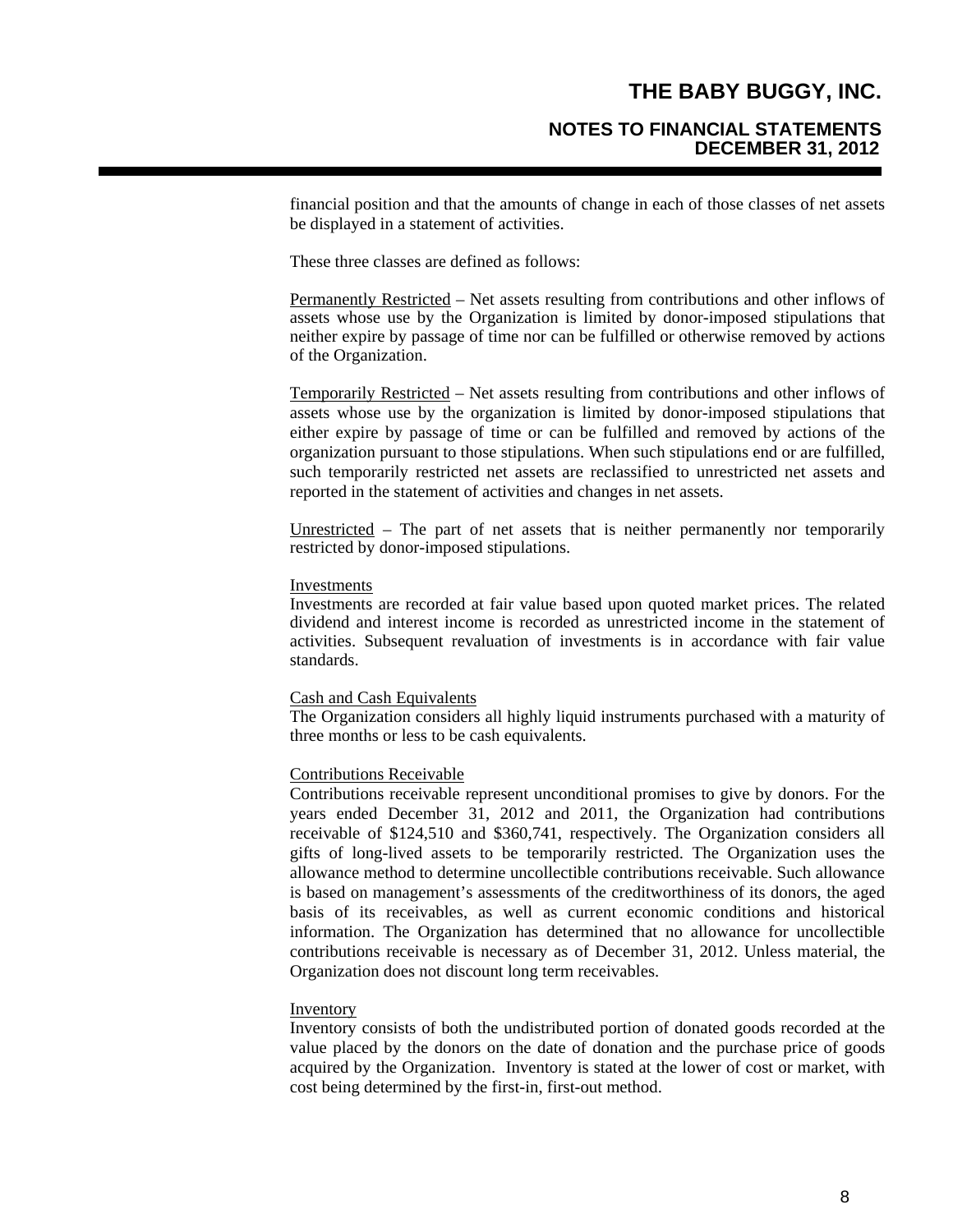## **DECEMBER 31, 2012**

#### Property and Equipment

Property and equipment are stated at cost and are being depreciated on the straightline method over the estimated useful lives of the assets. The Organization has established a \$1,000 threshold above which assets are capitalized.

#### In-Kind Contributions

The Organization receives contributions of donated non-cash assets that are an integral part of its operations. Such assets and services are recognized as income as contributions in-kind and expensed as in-kind in the statement of functional expenses, at their values based on market values of items and services donated or on current prices at the time of donation, if no receipt is available. Contributions are recorded in the period received.

#### Donated Services

Donated services are recognized as revenue, if the services received create or enhance non-financial assets, require specified skills provided by individuals possessing those skills and typically need to be purchased if not provided by donation. Accordingly, the Organization does not record the value of volunteer hours since they do not meet the criteria for recognition under U.S. GAAP.

#### Special Events

The Organization conducts special events in which a portion of gross proceeds paid by the participant represents payment for the direct cost of the benefits received by the participant at the event. Unless a verifiable, objective means exists to demonstrate otherwise, the fair value of meals and entertainment provided at special events is measured at the actual cost to the Organization. The direct costs of the special events which ultimately benefit the donor rather than the Organization are recorded as exchange transaction revenue and exchange transaction expense. All proceeds received in excess of the direct costs are recorded as special events support in the accompanying statement of activities. In 2011, the Organization held its  $10<sup>th</sup>$ anniversary gala.

For the years ended December 31, 2012 and 2011, the Organization reported special events income of \$399,136 and \$1,742,543, respectively, and expense of \$84,576 and \$404,956, respectively. The direct costs of special events include expenses for the benefit of the donor. For example, meals and facilities rental are considered direct costs of special events.

#### Functional Allocation of Expenses

Expenses that can be directly identified with the program or supporting service to which they relate are charged accordingly. Other expenses by function have been allocated among program and supporting service classifications using payroll allocation.

#### Use of Estimates

The preparation of financial statements in conformity with U.S. GAAP requires management to make estimates and assumptions that affect the reported amounts of assets and liabilities and disclosures of contingent assets and liabilities at the date of the financial statements and the reported amounts of revenues and expenses during the reporting period. Actual results could differ from those estimates.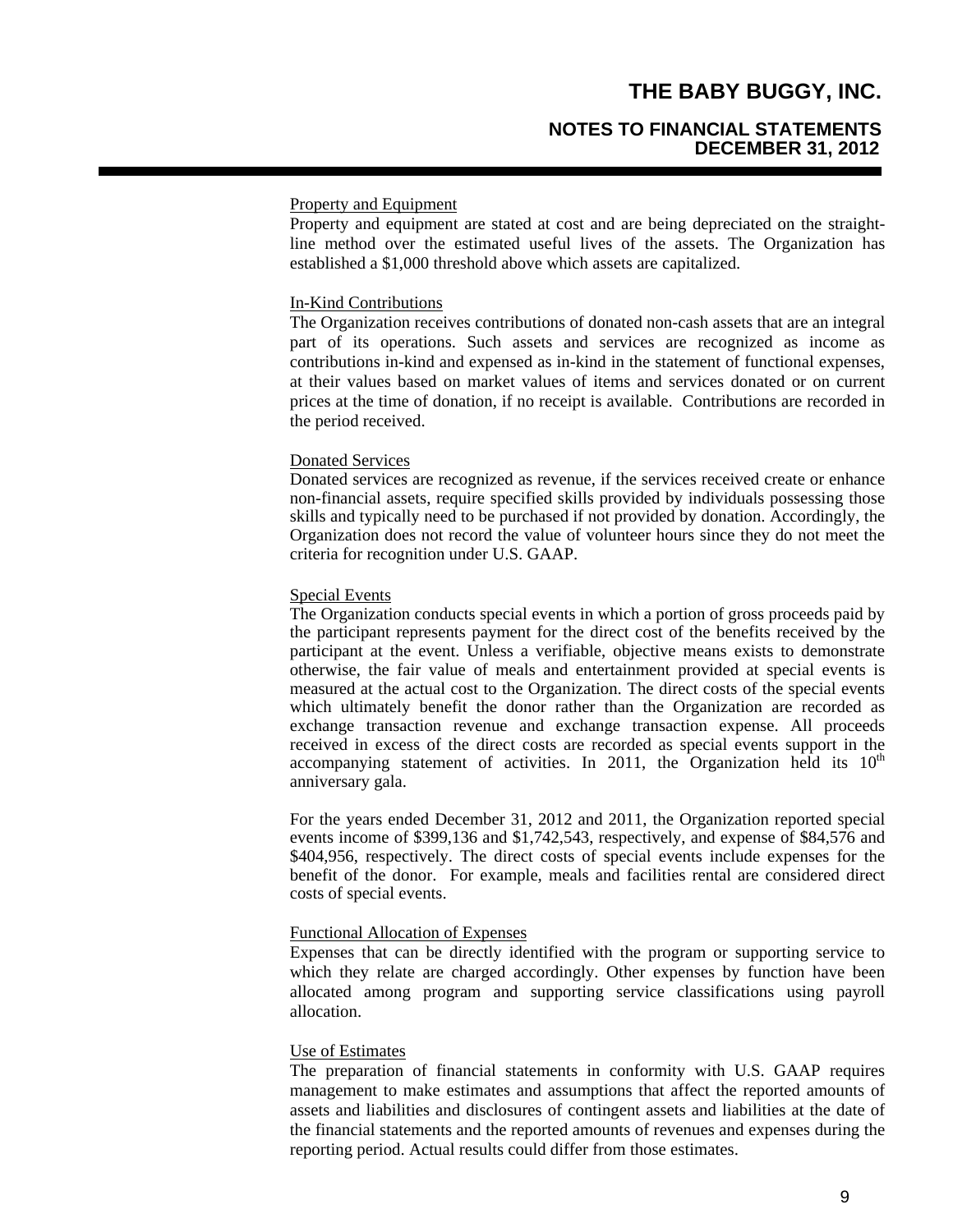## **DECEMBER 31, 2012**

#### Subsequent Events

The Organization has evaluated events through April 23, 2013, which is the date the financial statements were available to be issued.

#### Comparative Information

The December 31, 2012 financial statements include certain prior year summarized comparative information. In addition, only certain notes to the financial statements for December 31, 2011 are presented. As a result, the December 31, 2011 comparative information does not include sufficient detail to constitute a presentation in conformity with U.S. GAAP. Accordingly, such December 31, 2011 information should be read in conjunction with the Organization's financial statements for the year ended December 31, 2011, from which the summarized information was derived.

#### Income Taxes

The accounting standard for uncertainty in income taxes prescribes a minimum recognition threshold and measurement methodology that a tax position taken or expected to be taken in a tax return is required to meet before being recognized in the financial statements. It also provides guidance for derecognition, classification, interest and penalties, accounting in interim periods, disclosure, and transition.

In assessing the realizability of tax benefits, management considers whether it is more likely than not that some portion or all of any tax position will not be realized. The ultimate realization of such tax positions is dependent upon the generation of future income. Management considers projected future income and tax planning strategies in making this assessment. Based upon the level of historical income and projections for future income, management believes it is more likely than not that the Organization will realize all tax benefits.

The Organization does not expect a significant increase or decrease to the total amounts of unrecognized tax positions during the year ended December 31, 2012. However, the Organization may be subject to audit by tax authorities. The Organization believes that it has appropriate support for the positions taken on its tax returns. Nonetheless, the amounts ultimately paid, if any, upon resolution of the issues raised by the taxing authorities may differ materially from the amounts accrued for each year. Management believes that its nonprofit status would be sustained upon examination.

Should there be interest on underpayments of income tax, the Organization would classify it as "Interest Expense." The Organization would classify penalties in connection with underpayments of tax as "Other Expense."

The Organization files informational returns in the United States federal and New York State jurisdictions. The Organization is generally no longer subject to income tax examinations by the Internal Revenue Service or New York State for returns filed before 2009.

#### Fair Value Measurements and Fair Value-Definition and Hierarchy

Fair value is defined as the price that would be received to sell an asset or paid to transfer a liability in an orderly transaction between market participants at the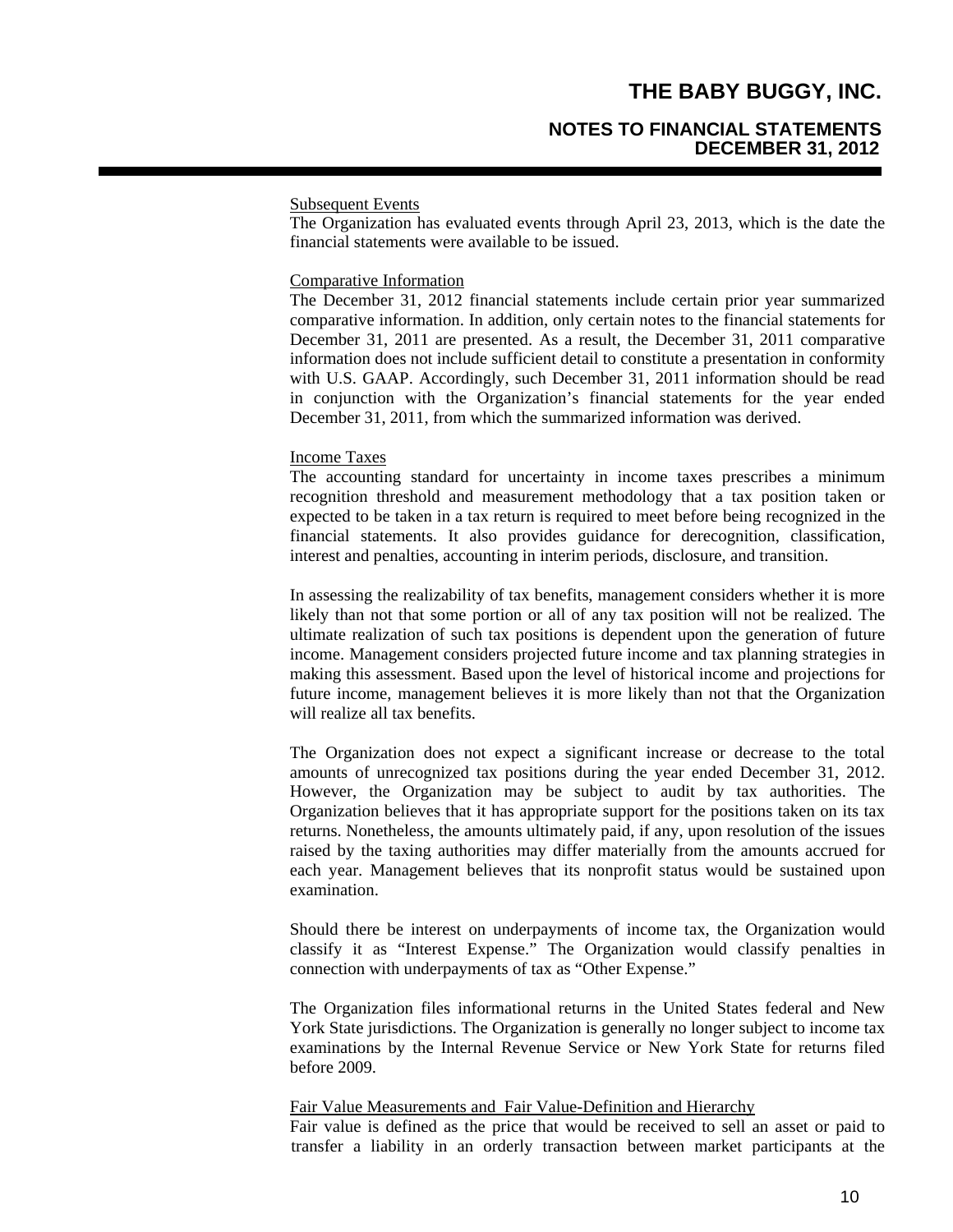## **DECEMBER 31, 2012**

measurement date.

The accounting standard establishes a fair value hierarchy for inputs used in measuring fair value that maximizes the use of observable inputs and minimizes the use of unobservable inputs by requiring the most observable units be used when available. Observable inputs are those that market participants would use in pricing the asset or liability based on market data obtained from sources independent of the Organization. Unobservable inputs reflect the Organization's assumption about inputs used by market participants at the measurement date. The fair value hierarchy is categorized into three levels based on inputs as follows:

- Level 1 Valuation based on quoted prices in active markets for identical assets or liabilities that the Organization has the ability to access.
- Level 2 Valuation based on quoted prices in markets that are not active or for which all significant inputs are observable, either directly or indirectly.
- Level 3 Valuation based on inputs that are unobservable and significant to the overall fair value measurement.

Level 3 assets and liabilities measured at fair value are based on one or more of three valuation techniques noted in the standard. The three valuation techniques are as follows:

- Market approach Prices and other relevant information generated by market transactions involving identical or comparable assets or liabilities;
- Cost approach Amount that would be required to replace the service capacity of an asset (i.e. replacement cost); and
- Income approach Techniques to convert future amounts to a single present amount based on market expectations (including present value techniques, optionpricing models, and lattice models).

The Organization uses the Level 1 fair value hierarchy in valuation of mutual funds and stocks, and Level 2 fair value hierarchy in the valuation for investments of government bonds. The carrying value of all other assets and liabilities approximates fair value because of the short maturity of those financial assets and liabilities.

#### Reclassification

Certain amounts in the prior year financial statements have been reclassified for comparative purposes to conform to the presentation in the current year financial statements.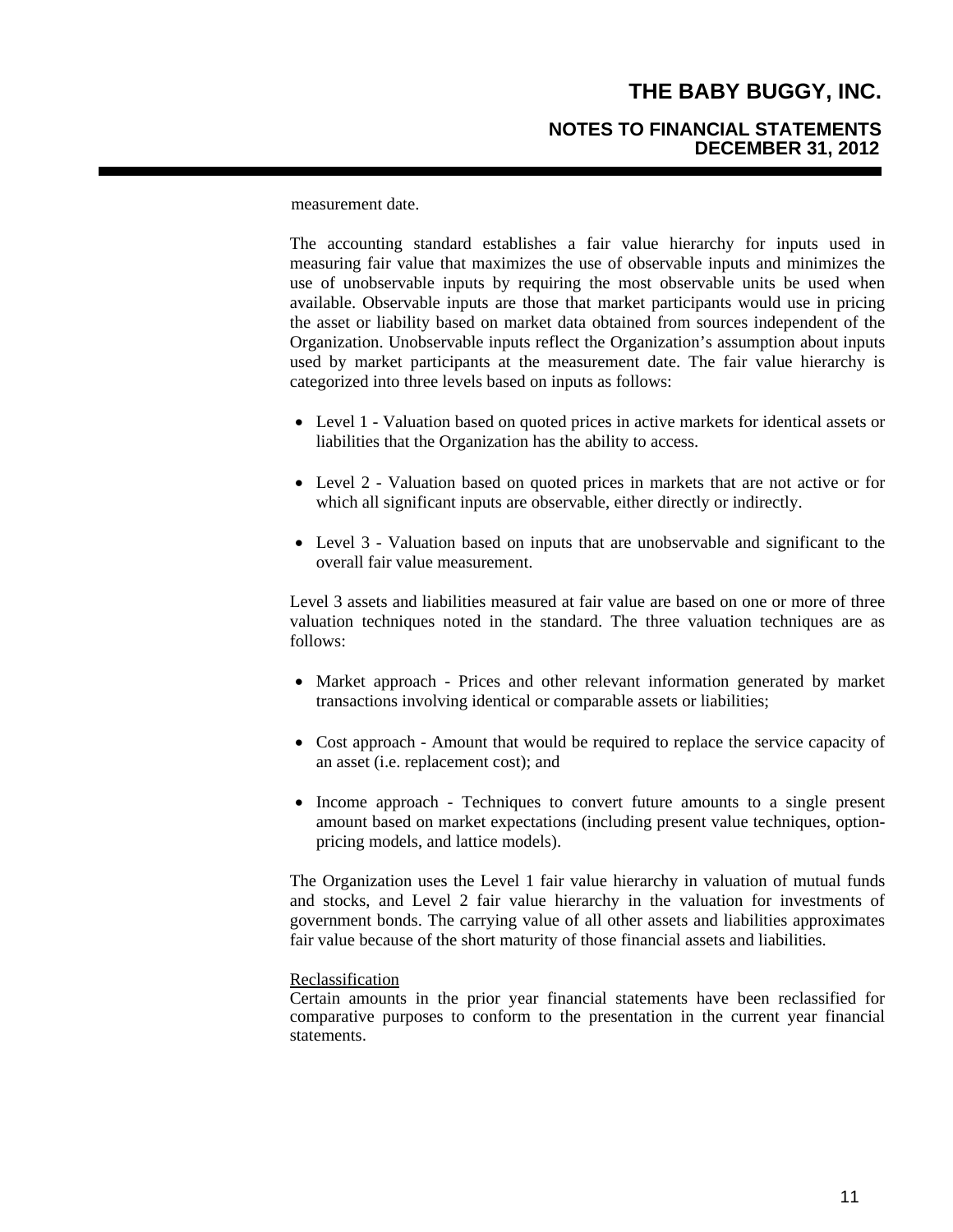## **DECEMBER 31, 2012**

#### **3. CONTRIBUTIONS RECEIVABLE:**  Contributions receivable consists of the following as of December 31:

|                    | 2012       | 2011    |
|--------------------|------------|---------|
| Amounts due in:    |            |         |
| Less than one year | 124.510 \$ | 314.407 |
| One to five years  |            | 46,334  |
| Total              | 124,510    | 360,741 |

#### **4. INVESTMENTS:** Determination of Fair Values

The valuation methodologies used to determine the fair values of assets and liabilities under the "exit price" notion reflect market-participant objectives and are based on the application of the fair value hierarchy that prioritizes observable market inputs over unobservable inputs. The Organization determines the fair values of certain financial assets based on quoted market prices, where available. The Organization also determines fair value based on future cash flows discounted at the appropriate current market rate. Fair values reflect adjustments for items such as counterparty credit quality, the Organization's credit standing, liquidity and risk margins on unobservable parameters.

Certificates of deposit are valued based upon cost plus accrued interests valued using fixed terms and interest rates, and are included as Investments – other on the accompanying statement of financial position. The government bonds, mutual funds, and stocks are recorded at its fair value using quoted prices from the broker.

The preceding methods described may produce a fair value calculation that may not be indicative of net realizable value or reflective of future fair value. Furthermore, although the Organization believes its valuation methods are appropriate and consistent with other market participants, the use of different methodologies or assumptions to determine the fair value of certain financial instruments could result in a different fair value measurement at the reporting date.

The Organization's investments are exposed to various risks such as interest rate, market, and credit risks. Due to the level of risks associated with these investments, it is at least reasonably possible that changes in the values of these investments will occur in the near term and that such changes could materially affect the amounts reported in the statement of financial position and the statement of activities.

The following tables present by level, within the fair value hierarchy, the Organization's investments at fair value as of December 31, 2012 and 2011. As required by fair value measurement accounting standards, investments are classified in their entirety based upon the lowest level of input that is significant to the fair value measurement. The investments are all classified as unrestricted net assets.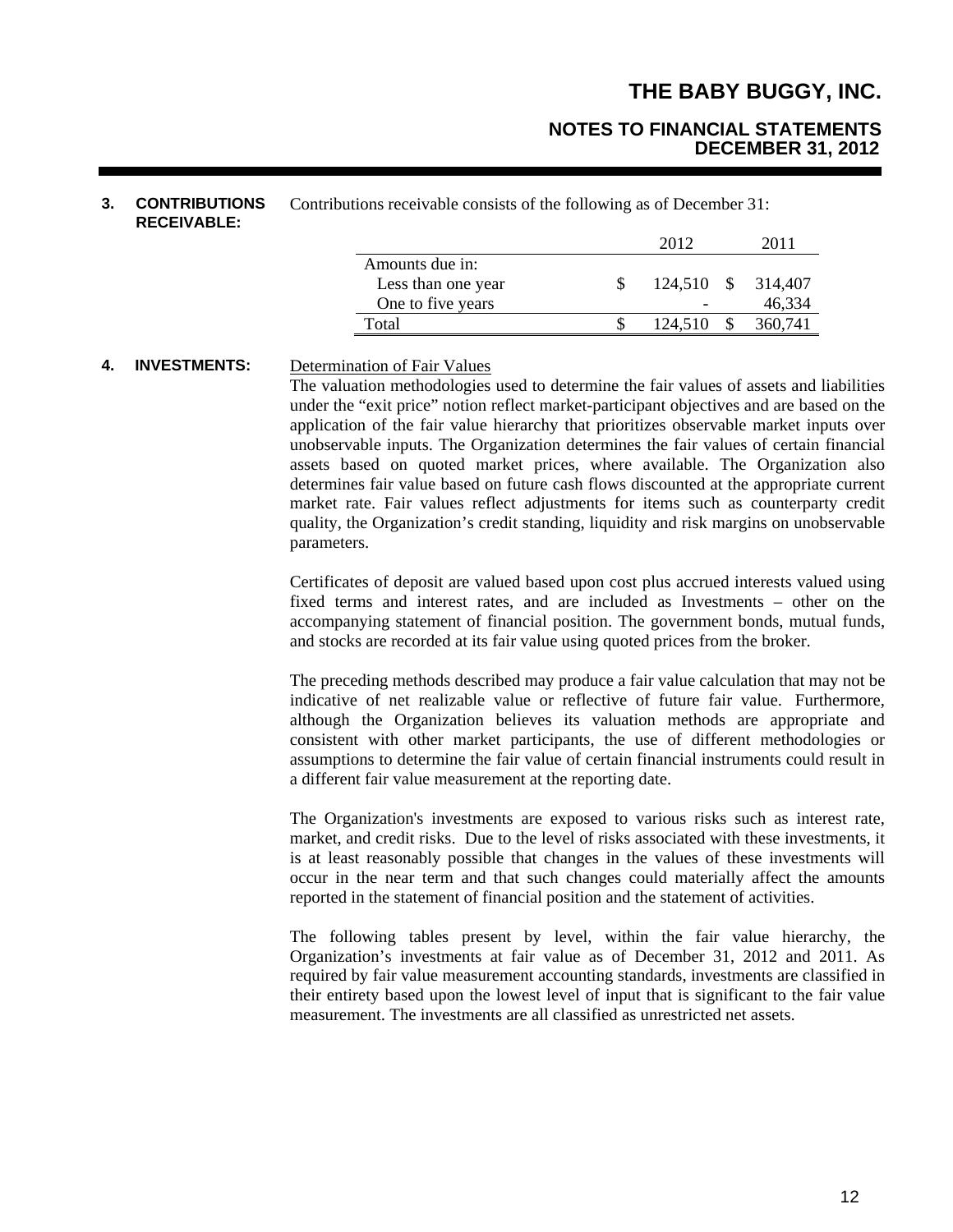## **DECEMBER 31, 2012**

| December 31,<br>2012                        |     | <b>Fair Value</b><br>on a<br>Recurring<br><b>Basis</b> | Quoted<br>Market<br>Prices in<br>Active<br>Market for<br>Identical<br>Assets<br>(Level 1) | Other<br>Significant<br>Observable<br>Inputs<br>(Level 2) | Significant<br>Observable<br>Inputs<br>(Level 3) |  |
|---------------------------------------------|-----|--------------------------------------------------------|-------------------------------------------------------------------------------------------|-----------------------------------------------------------|--------------------------------------------------|--|
| Government<br>bonds<br>Stocks -<br>Consumer | \$  | 1,155,558                                              | \$                                                                                        | \$<br>1,155,558                                           | \$                                               |  |
| goods                                       |     | 99,465                                                 | 99,465                                                                                    |                                                           |                                                  |  |
| Mutual funds -<br>other                     |     | 614,269                                                | 614,269                                                                                   |                                                           |                                                  |  |
|                                             | \$  | 1,869,292                                              | \$<br>713,734                                                                             | \$<br>1,155,558                                           | \$                                               |  |
|                                             |     | Fair Value<br>on a                                     | Quoted<br>Market<br>Prices in<br>Active<br>Market for<br>Identical                        | Other<br>Significant<br>Observable                        | Significant<br>Observable                        |  |
| December 31,                                |     | Recurring                                              | Assets                                                                                    | Inputs                                                    | Inputs                                           |  |
| 2011                                        |     | <b>Basis</b>                                           | (Level 1)                                                                                 | (Level 2)                                                 | (Level 3)                                        |  |
| Government<br>bonds                         | \$. | 1,163,242                                              | \$                                                                                        | \$<br>1,163,242                                           | \$                                               |  |

The aggregate cost basis, gross unrealized gains and losses, and fair market value of the government bonds, stocks, and mutual funds at December 31, 2012 and 2011, are as follows:

|                     |   |           |    | Gross      |    | Gross      |   |            |
|---------------------|---|-----------|----|------------|----|------------|---|------------|
|                     |   |           |    | Unrealized |    | Unrealized |   |            |
|                     |   | Cost      |    | Gains      |    | Losses     |   | Fair Value |
| December 31, 2012   |   |           |    |            |    |            |   |            |
| Government bonds    | S | 1,112,633 | S  | 42,925     | \$ |            | S | 1,155,558  |
| <b>Stocks</b>       |   | 99,750    |    |            |    | (285)      |   | 99,465     |
| <b>Mutual Funds</b> |   | 618,392   |    |            |    | (4,123)    |   | 614,269    |
|                     |   | 1,830,775 | \$ | 42,925     | S  | (4,408)    | S | 1,869,292  |
|                     |   |           |    |            |    |            |   |            |
| December 31, 2011   |   |           |    |            |    |            |   |            |
| Government bonds    |   | 1,140,528 |    | 22,714     |    |            |   | 1,163,242  |

The Organization holds government bonds, which have maturity dates from October 2013 through December 2016 and interest rates ranging from 1.625% through 5.375%.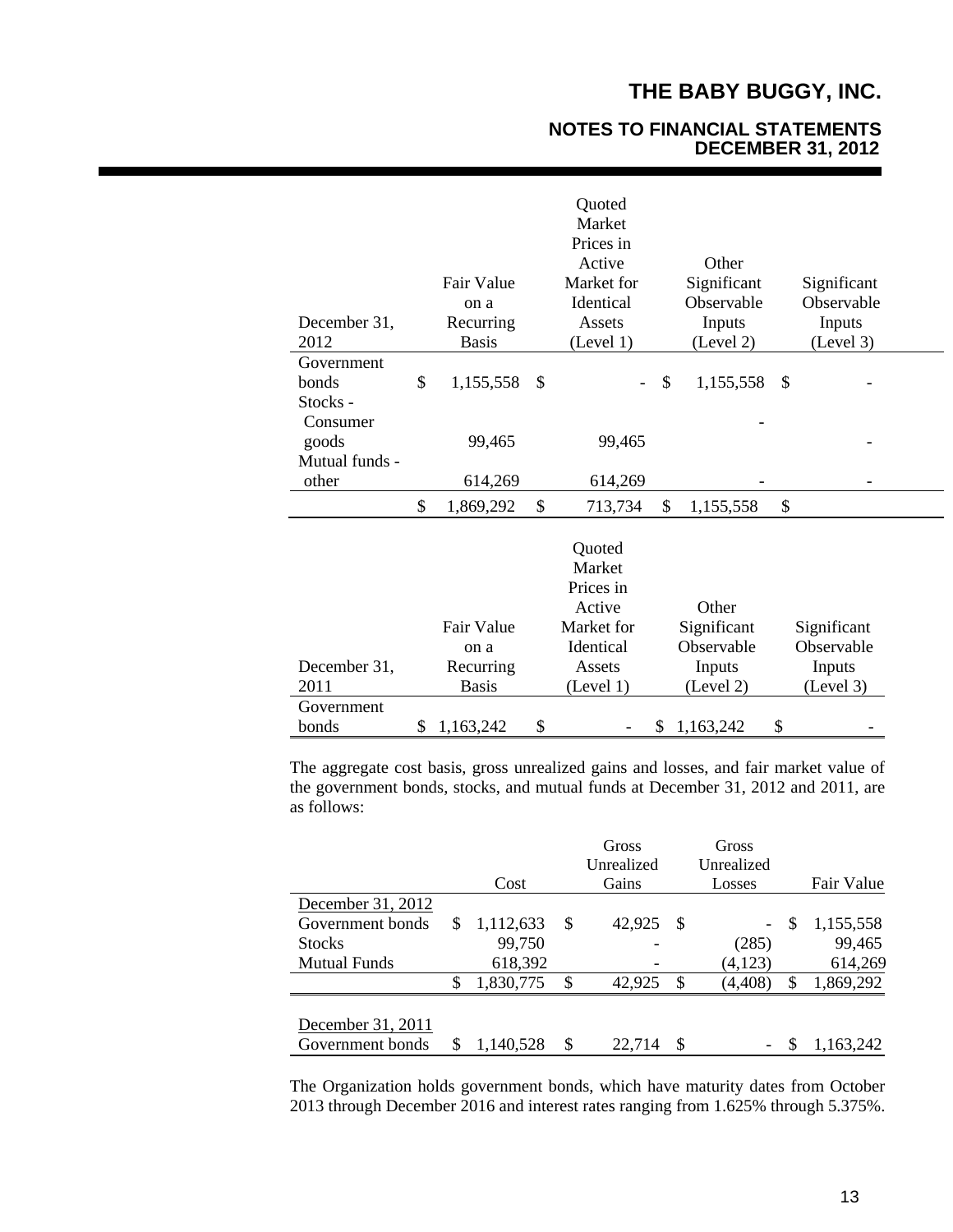## **DECEMBER 31, 2012**

The components of the activity of the Organization's government bonds, stocks, and mutual funds as of December 31, 2012 and 2011 were as follows:

| December 31,                          | 2012            | 2011      |
|---------------------------------------|-----------------|-----------|
| Investments, beginning of year        | \$<br>1,163,242 | 600,459   |
| Purchase of investments               | 917,469         | 545,011   |
| Sales of investments                  | (206, 448)      |           |
| Realized gain on sale of              |                 |           |
| investments                           | 7,122           |           |
| Unrealized (loss) gain on investments |                 |           |
| reported at fair value                | (12,093)        | 17,772    |
| Investments, end of year              | 1,869,292       | 1,163,242 |

#### **5. PROPERTY AND EQUIPMENT:**

Property and equipment consist of the following as of December 31:

|                                |          |          | Estimated    |
|--------------------------------|----------|----------|--------------|
|                                | 2012     | 2011     | Useful Lives |
| Equipment                      | 21.219   | 19.649   | 3-5 years    |
| Less: accumulated depreciation | (19.089) | (17.789) |              |
|                                | 2,130    | 1,860    |              |

Depreciation expense was \$1,300 and \$1,201 for the years ended December 31, 2012 and 2011, respectively.

#### **6. INVENTORY:** Inventory consists of the following as of December 31:

|                        | 2012    | 2011    |
|------------------------|---------|---------|
| Clothing and essential |         |         |
| baby gear              | 491,887 | 638,785 |

- **7. IN-KIND CONTRIBUTIONS:**  During the years ended December 31, 2012 and 2011, the Organization recognized total in-kind contributions of \$3,263,937 and \$2,567,689, respectively. In-kind contributions consist of goods donated by corporations and individuals, which are recorded on the date of donation. Volunteer hours are not included as in-kind contributions, except for legal services. Included in this amount are donated legal and professional services at \$112,043 and \$100,416, respectively.
- **8. COMMITMENTS AND CONTINGENCIES:**  A. The Organization signed a five-year non-cancelable operating lease for office space in 2007, which expired on October 14, 2012. The lease was renewed for an additional five years expiring on October 14, 2017. At December 31, 2012, future minimum lease payments were as follows: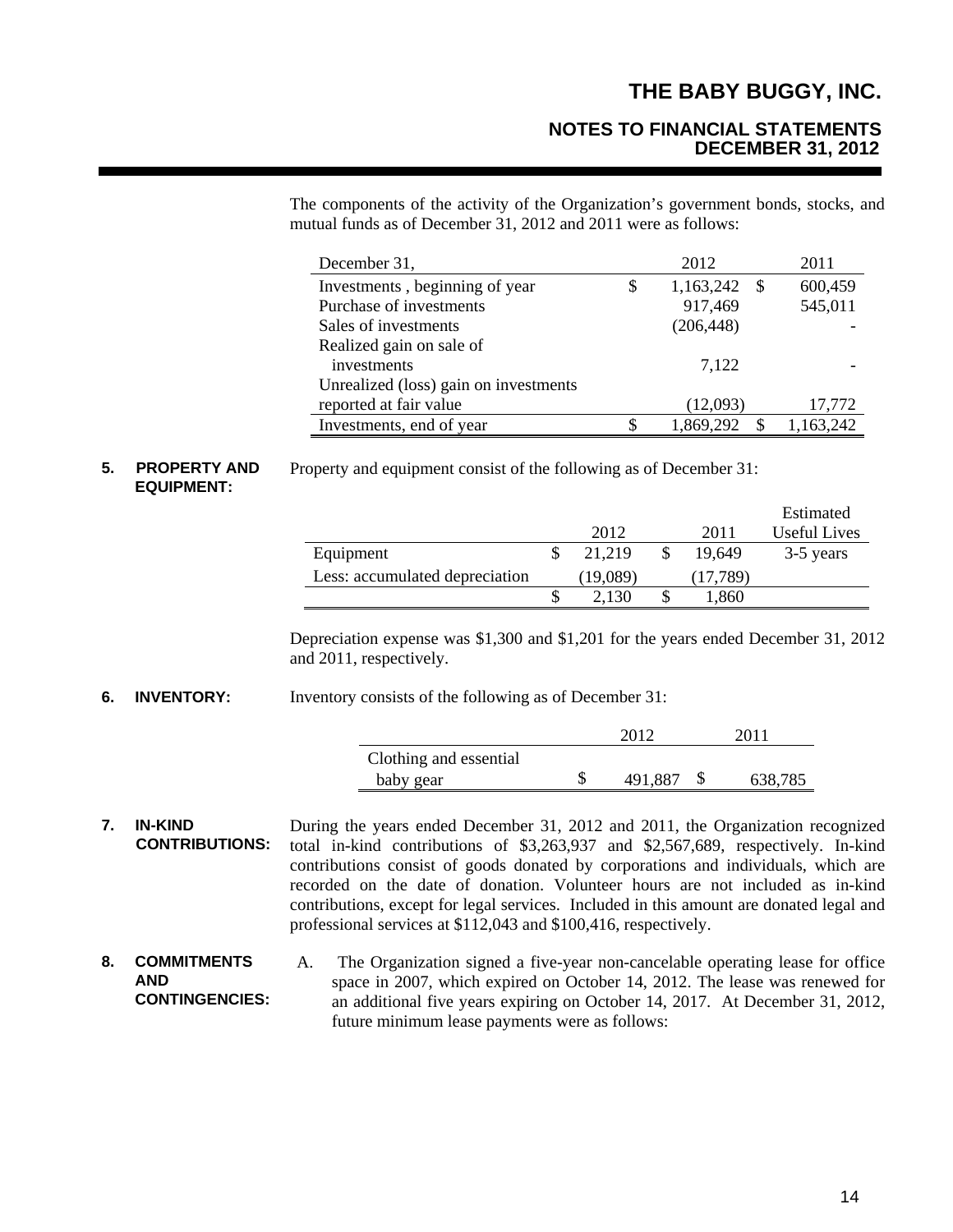## **DECEMBER 31, 2012**

| Year ended December 31, |   |         |
|-------------------------|---|---------|
| 2013                    | S | 128,900 |
| 2014                    |   | 132,767 |
| 2015                    |   | 136,750 |
| 2016                    |   | 140,847 |
| 2017                    |   | 114,121 |
|                         |   | 653,385 |

- B. Rent expense, not including in-kind rent received, for the years ended December 31, 2012 and 2011 was \$139,125 and \$138,428, respectively. Donated rent was \$46,333 and \$57,176, respectively, for the years ended December 31, 2012 and 2011.
- **9. CONCENTRATIONS:** A. Financial instruments that potentially subject the Organization to concentrations of credit risk consist principally of cash deposits. Accounts at each institution are insured by the Federal Deposit Insurance Corporation up to \$250,000.
	- B. For the year ended December 31, 2012, two companies donated approximately \$860,000 in product to the Organization which amounted to approximately 39% of the Organization's total corporate in-kind contributions for the year.
	- C. For the year ended December 31, 2012, two donors contributed approximately \$200,000 in cash to the Organization which amounted to approximately 29% of the Organization's total contributions for the year.
	- D. At December 31, 2012, two contributions receivable totaling approximately \$114,000 to the Organization amounted to approximately 91% of the Organization's total receivables for the year.

#### **10. NET ASSETS:** Unrestricted Net Assets – Board Designated In 2004, the Board designated funds received from a litigation settlement to be used for the Administration for Children Services and Department of Homeless Services prevention assistance programs. At December 31, 2012 and 2011, the board designated fund balance was \$65,345.